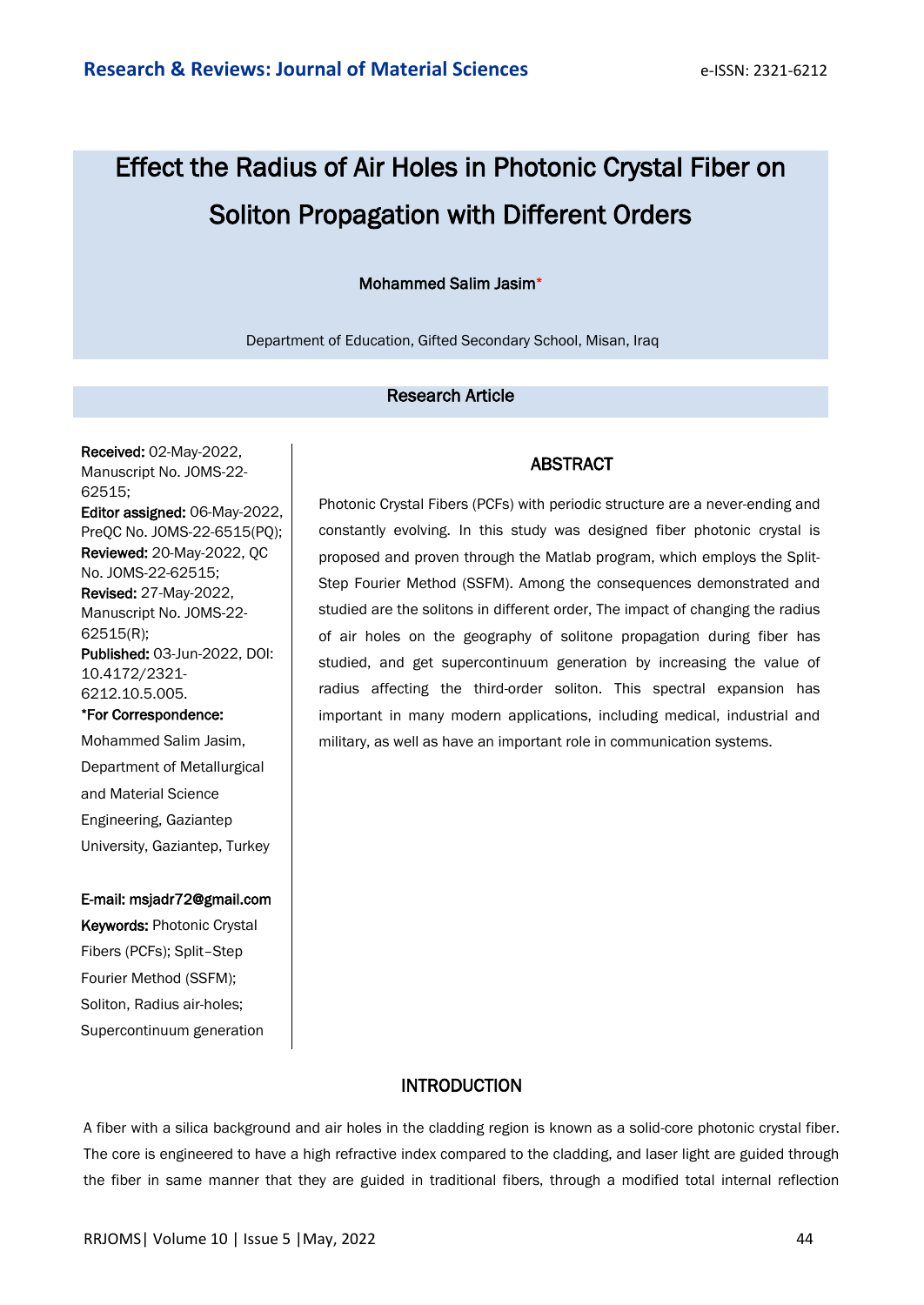process [1]. This structure allows a PCF to be built with improved properties than a traditional optical fiber. Endless single-mode operation, manageable dispersion properties, and a high nonlinear coefficient are among these features <sup>[2]</sup>. Because of these characteristics, the PCF can be used as optical amplifiers, fiber lasers, super continuum generation, and all-optical wavelength transfer, among other applications [3]. The PCF's nonlinearity properties can be improved by achieving a limited effective mode region [4]. The PCF nonlinearity can be made better by a few degrees by decreasing the effective mode region. As the nonlinear coefficient is increased, the fiber becomes a perfect candidate for optical applications, and the detection of nonlinear effects becomes possible at shortest fiber lengths <sup>[5-7]</sup>. It is therefore possible to achieve a well-guided mode that is limited to a narrow region by varying the sizes of the air-holes within the cladding region. PCFs are used in parametric amplifiers as nonlinear mediums <sup>[8]</sup>. One can engineer an appropriate mode region that results in the desired nonlinearity by properly tuning the air-hole sizes <sup>[9,10]</sup>. Fiber Optical Parametric Amplifiers (FOPA) is used in a variety of applications, including in signal processors, converters of optical wavelength and line amplifiers. In this study, a novel PCF with a radius appropriate for air-holes was developed simultaneously with reduced confinement loss, high nonlinearity, low dispersion, and enhanced mode region properties to ensure fabrication. The PCF structure, which has a wide range of applications in optical communications, was created using a modelling methodology specific to this study. The propagation of the first, second and third-order solitone was controlled by controlling the radius of the air-holes.

# MATERIALS AND METHODS

#### Photonic Crystal Fibers (PCF)

This form of PCF is made up of a patrol system of air holes rings with a centered solid core that extends over the length of the fiber. They are made of pure silica, and their aim is to lower the cladding's effective refractive index, resulting in a total internal reflection guidance system [11]. Figure 1a illustrates the cross section of the solid core. Figure 1b shows the variation in refractive index with radial size.





One of the most appealing features of (PCFs) is their ability to remain single-mode over a broad wavelength range, unlike ordinary single-mode fibers, which become multi-mode for wavelengths under their single-mode cut-off wavelength. PCFs with this benefit are known as Endlessly Single-Mode (ESM)-PCFs [13]. The cladding's limited airfilling fraction is needed for a low index-contrast equivalent waveguide, which is required for single-mode operation. At lower wavelengths, the effective index of the cladding would be similar to the refractive index of the silica. This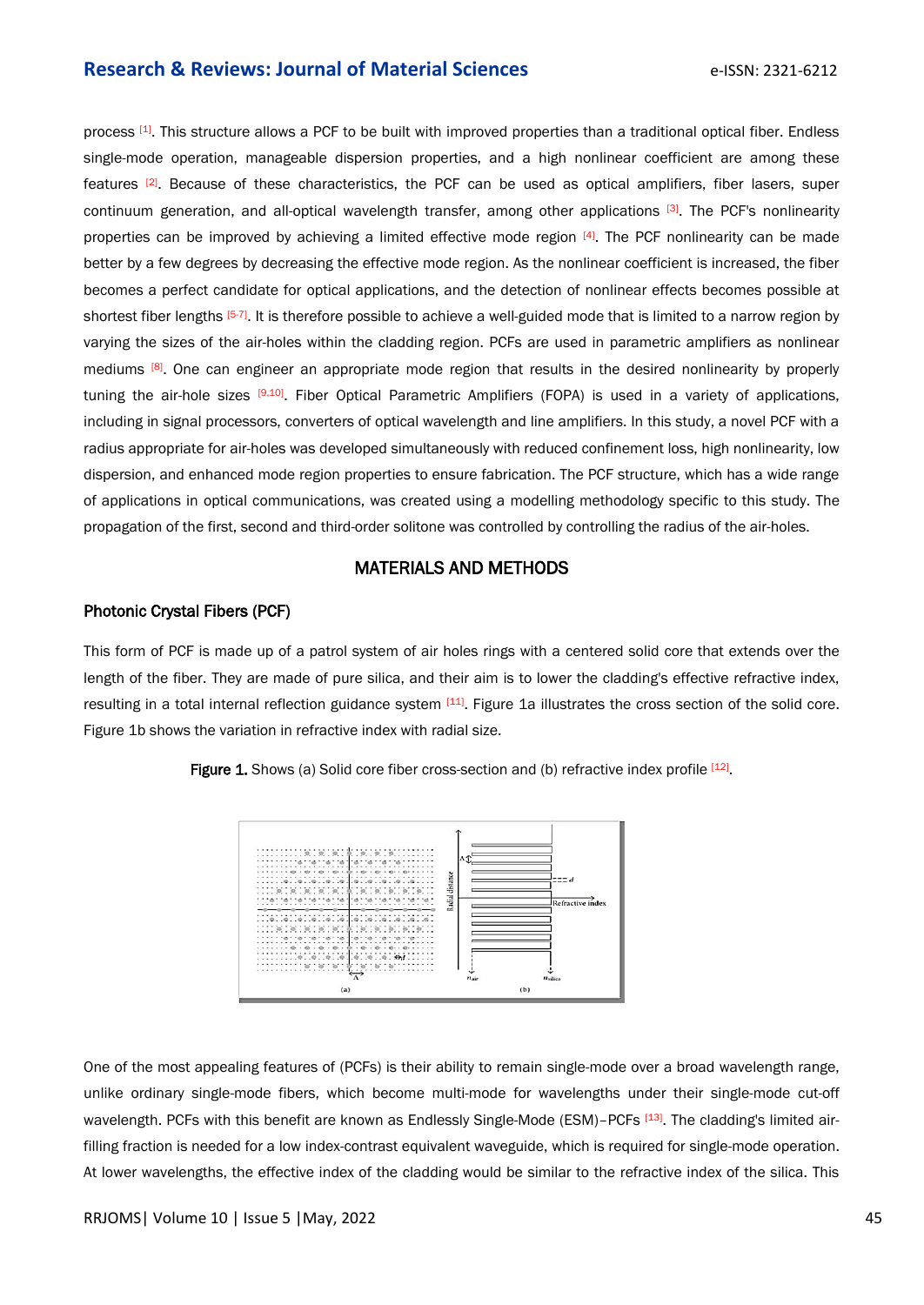property would reduce the wavelength and maintain the single-mode over a broad wavelength range [14]. The improved optical guiding conditions ensure that PCFs are ideal for the desired application through the following effects:

#### A-Effective Area A\_eff

The light carrying region is commonly referred to as the effective mode area. Electric-field (E) propagation occurs within the core for fundamental propagating mode; as a result, the Effective Mode Area (EMA) of a PCF can be calculated using the equation below [15].

$$
A_{\text{eff}} = \frac{\left(\int \int |E_t|^2 \, dxdy\right)^2}{\left(\int \int |E_t|^4 \, dxdy\right)} \quad \dots \quad (1)
$$

#### B-Non-linear effect (γ)

The nonlinear effects would be worthwhile with a high optical power density supplied by a limited effective field. The effective region and even the nonlinear coefficient of the PCF background material in relation to the operating wavelength are all directly related to the nonlinear effective or nonlinearity. Equation should be used to look at the nonlinear effect.

$$
\gamma = \frac{n_2 2\Pi}{\lambda A_{\text{eff}}}
$$
 ...... (2)

#### C-Material dispersion

Since the phase index fiber model is made of pure silica glass, the material dispersion (in the core region) can be approximated using the Sellmeier phrase. The wavelength dependency of a material's refractive index is caused by the interaction of the optical mode with ions, gases, or electrons in the material. The dispersion of the materials is determined by Paschotta<sup>[16]</sup>.

$$
D = -\frac{\lambda}{c} \frac{d^2 n}{d\lambda^2}
$$
 ...... (3)

In this study one care about the pulse that takes the form of sech2 pulses, which is known as soliton.

#### Soliton in photonic crystal fibers

The interesting phenomena of optical solitons, which are solitary optical waves that spread in a particle-like manner over long distances, has been the subject of intensive research in recent decades owing to its critical position in groundbreaking applications such as mode-locking [17], frequency combs [18,19], and supercontinuum generation  $[20,21]$ , among others  $[22,23]$ . One of the specific challenges is the interaction of a laser pulse with a nonlinear photonic crystal. Many papers deal with I building an all-optical switcher based on this relationship, (ii) light translation on photonic crystal defects, and (iii) photonic crystal use in different laser systems [24,25]. The main aim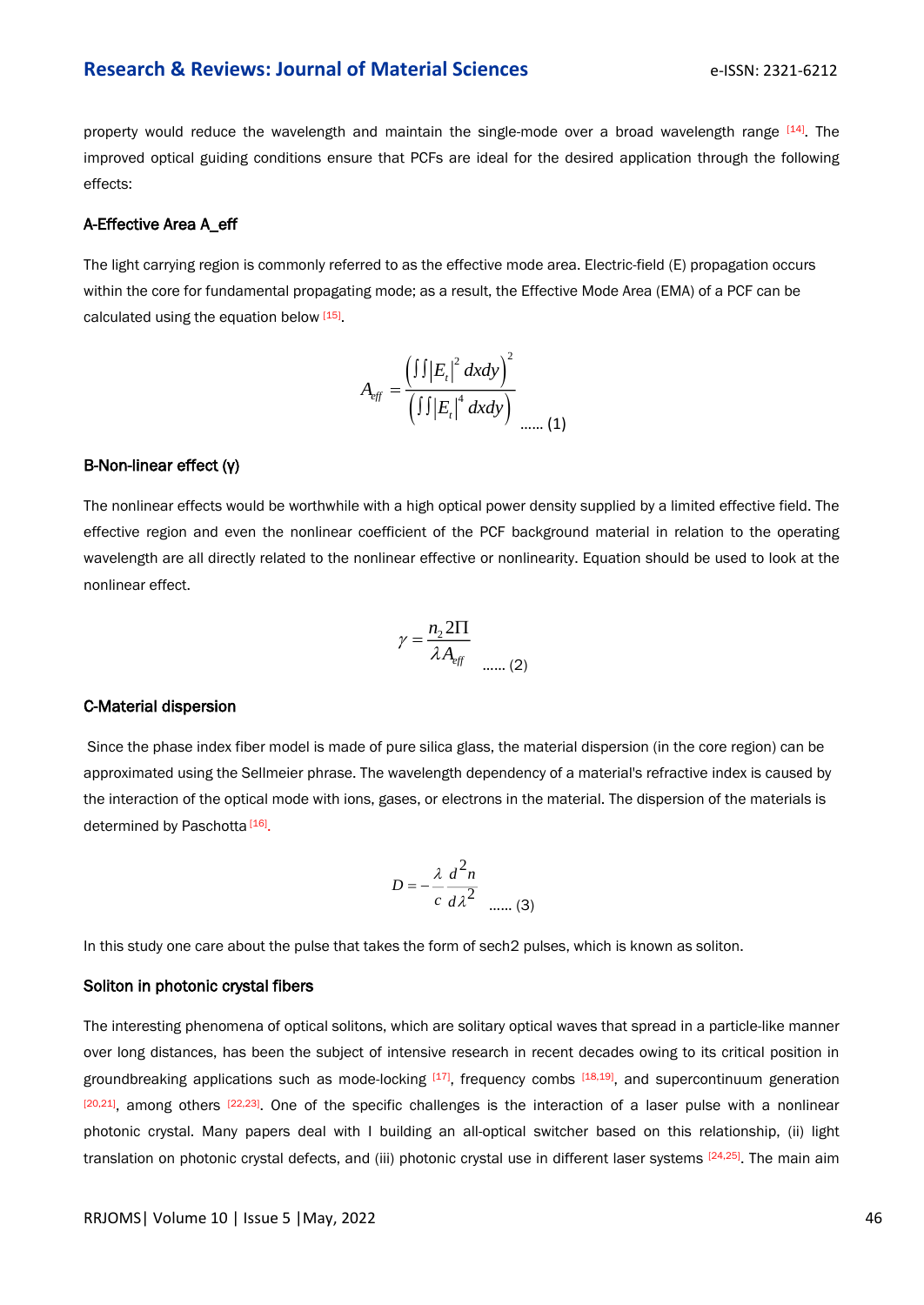of this study is to investigate in depth the relationship between soliton forming and parameters, as well as to discover a method for regulating soliton parameters and soliton displacement in photonic crystals. The NLSE governs pulse propagation within a PCFs waveguide <sup>[26]</sup>. Mathematically, it is expressed as Agrawal <sup>[27]</sup>:

$$
i\frac{\partial A(z,t)}{\partial Z} = \frac{i\alpha}{2}A(z,t) + \frac{\beta_2}{2}\frac{\partial^2 A(z,t)}{\partial T^2} - \gamma \left|A(z,t)\right|^2 A(z,t) \quad \dots (4)
$$

Where A (z,t) denotes the slowly varying pulse envelope amplitude,  $\beta_2$ =2nd order dispersion,  $\alpha$ =fiber loss, y=effect of nonlinearity. The effects of fiber loss, dispersion, and nonlinearity on pulses propagating within fibers are described by the three terms on the right side of the equation above. Either dispersive or nonlinear effects prevail along the fiber, depending on the incident pulse parameters-peak strength ( $P_0=1$  watt) and initial width ( $T_0=1$  ps) of the pulses. Length scaling is given by the Dispersion Length  $(L_D)$  and Nonlinear Length  $(L_N)$  values of the fiber over which dispersive or nonlinear effects are important for pulse evolution. Mathematically-based Ambaye and Sakoda<sup>[28,29]</sup>.



The numerical simulations are carried out using the Split-Step Fourier Method (SSFM). The dispersion is believed to be anomalous (β2=-3) ps2km-1, and there are no losses (α=0) dBkm-1. Nonlinear effects (γ=1), W-1K*m*-<sup>1</sup>, where the parameters for the photonic crystal fibers are the distance between holes ( $\Lambda$ =1.2), wavelength ( $\lambda$ =1.55 nm), number of air-holes (n=8), while diameter air hole (d=0.1,1,1.8) μm, and the results are reached using the MATLAB program.

# RESULTS AND DISCUSSION

#### The simulation results

The effect of diameter air hole on different-order solitons has now been studied and analyzed.

First-order soliton: Sech, pulses of the form are used, i.e. having the following form Wartak [30].

$$
A(0,t)=N
$$
 Sech(t) ... (7)

Where N corresponds to the order of the pulse. when use N=1, then simply produce the initial pulse

$$
A(0,t)=\text{Sech}(t) \dots \dots (8)
$$

If the pulse has a "Sech" shape and N=1, it is referred to as the fundamental soliton, and Figure 2 below shows its propagation along the fiber. The diameter of the air holes in the first-order solitone has been controlled as the  $d=(0.1,01,1.8)$  µm. As shown in the following results.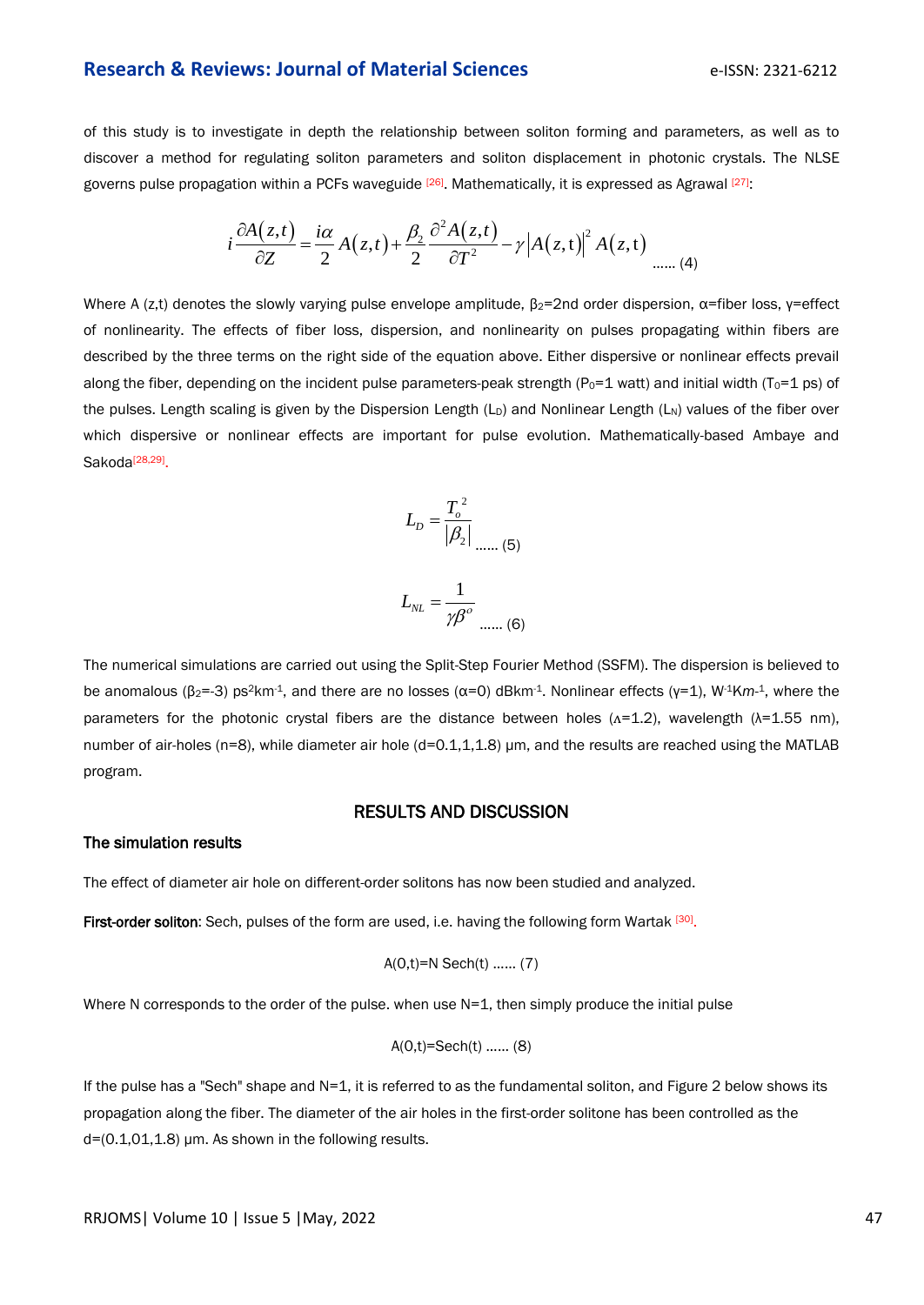Figure 2. Explain the amplitude of output pulse in three and two dimensions for first-order soliton, with different radius air holes. a.  $d=0.1 \mu m$ , b.  $d=1 \mu m$ , c.  $d=1.8 \mu m$ .



Through the results of the change in the diameter of air holes in Figure 2, it is clear that there is a decrease in the amplitude level of the outgoing pulse and that this decrease is gradually decreasing as the diameter of air holes increases. There is also a clear capsizing in the 3D pulse, rather than the widening at the end of the pulse appears as the diameter of the holes increases, the expansion begins from the beginning of the pulse spread. The reason for this is that by increasing the diameter of the holes, the distance travelled by the light propagation through the fiber will lose part of its power, which leads to a decrease in the amplitude of the pulse coming out.

#### Second–order soliton

In the second order of solitone where N=2, the pulse shows convexities and concavities with distance and time during the change in the value of diameter of air holes as in the 3D soliton, and that the diameter of air holes have the obvious effect in changing the pulse intensity and that the pulse of the output gradually decreases with increased the air holes as shows in 2D soliton, Figure 3 shows that the N=2 soliton spectral components are separated in time as a function of a perturbation introduced at d=0.1,1.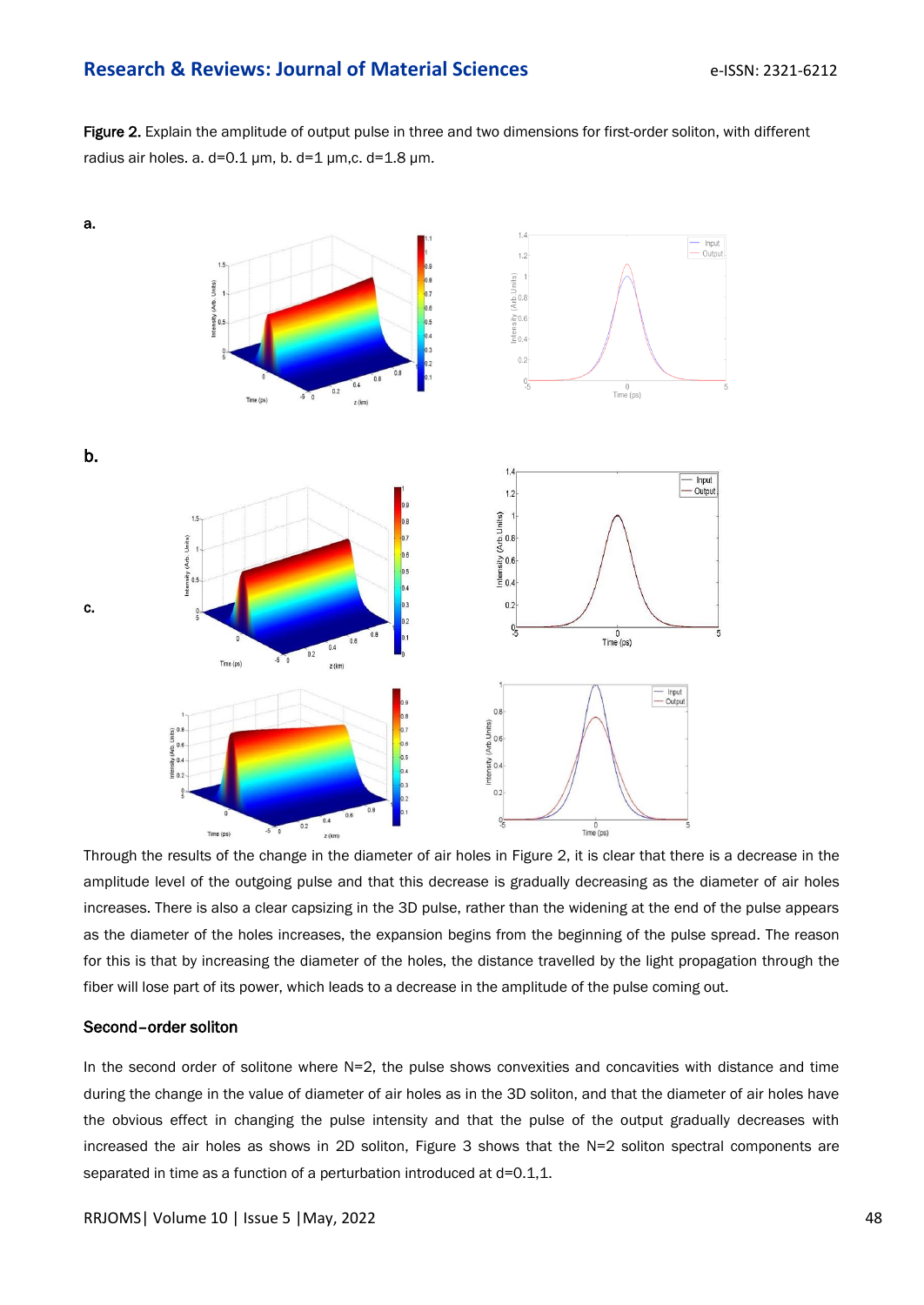Figure 3. Explain the amplitude of output pulse in three and two dimensions for second order soliton, with different radius air holes. a-d=0.1 μm, b-d=1 μm, c-d=1.8 μm.



Since the perturbation lowers d=1.8, only partial spectral re-compression appears. Optical pulses in a nonlinear and dispersive medium that show periodic oscillations of their temporal and spectral form are classified as second order. When only the diameter air hole effect is considered, demonstrates the power evolution of pulse shapes. Within two soliton periods, the soliton decay can be seen.

# Third order soliton

Third-order soliton, in the case of the third-order soliton with N=3, the pulse exhibits bifurcations, demonstrating the supercontinuum generation by soliton fission with distance and time with air-holes changes d=(0.1,01,1.8) μm, and the output strength a gradually decreases to the point of disappearance almost with increased air-holes as shown in Figure 4.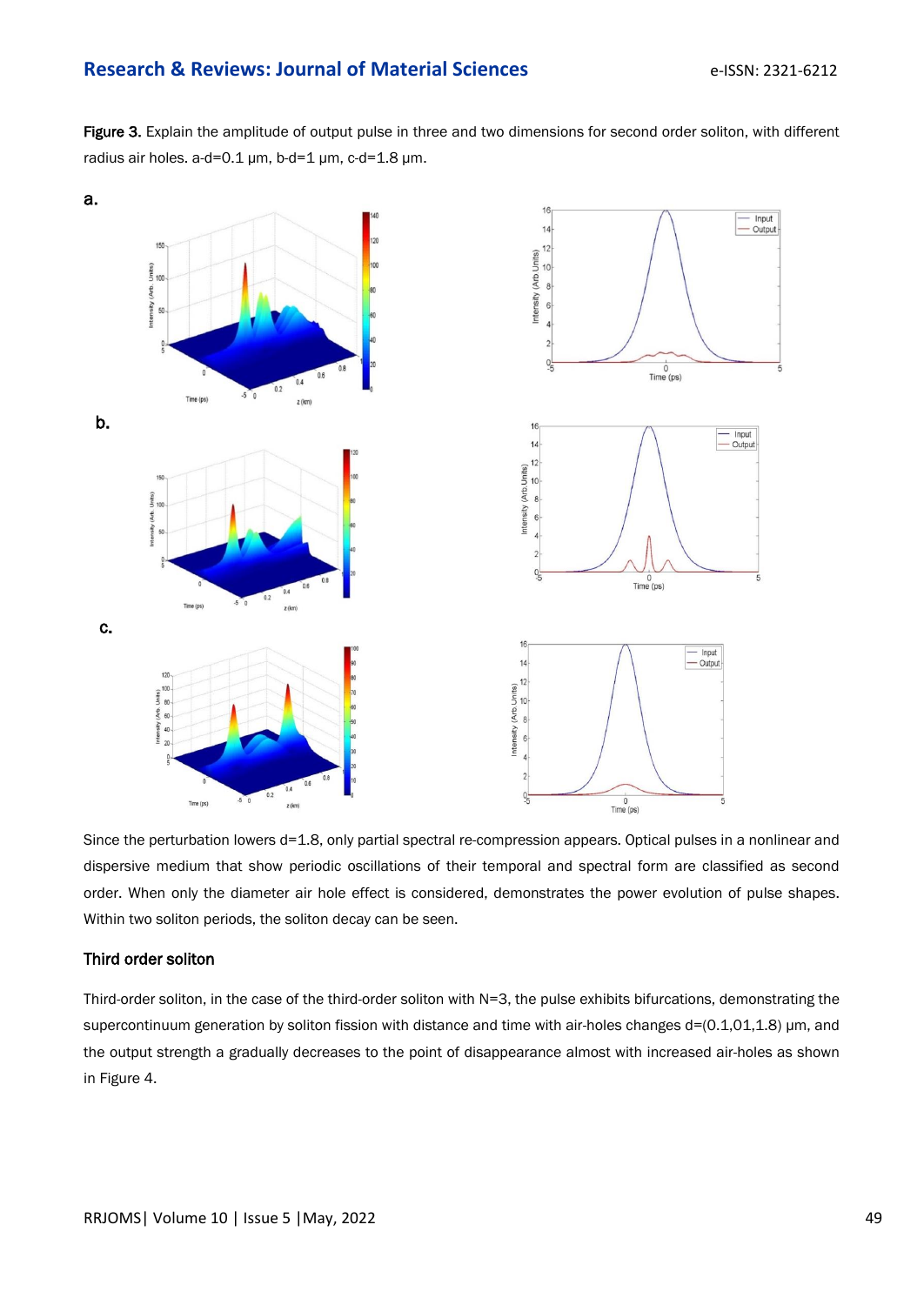Figure 4. Explain the amplitude of output pulse in three and two dimensions for third order soliton, with different radius air holes. a-d=0.1 μm, b-d=1 μm,c-d=1.8 μm.



Higher-order solitons are structurally unstable, according to one study, and a perturbation in the modified Nonlinear Schrödinger Equation (NLSE) can produce significant changes in the nonlinear dynamics of pulse amplitude. In figure 4 it can be observe Positive chirp is produced by SPM, while negative chirp is produced by GVD (D>0). The amount of positive chirp created by SPM is greater than the amount of negative chirp generated by GVD due to the higher intensity; it cannot be cancelled out entirely. As a consequence, the pulse begins to chirp in a constructive manner.

### **CONCLUSION**

The aim of this study was to look into the decay of various orders of soliton, which were caused by change the diameter of air holes. To complete this mission, a systematic modelling effort for soliton propagation in photonic crystal fibers was undertaken. The split phase Fourier approach was used to create a simulation tool (SSFM). It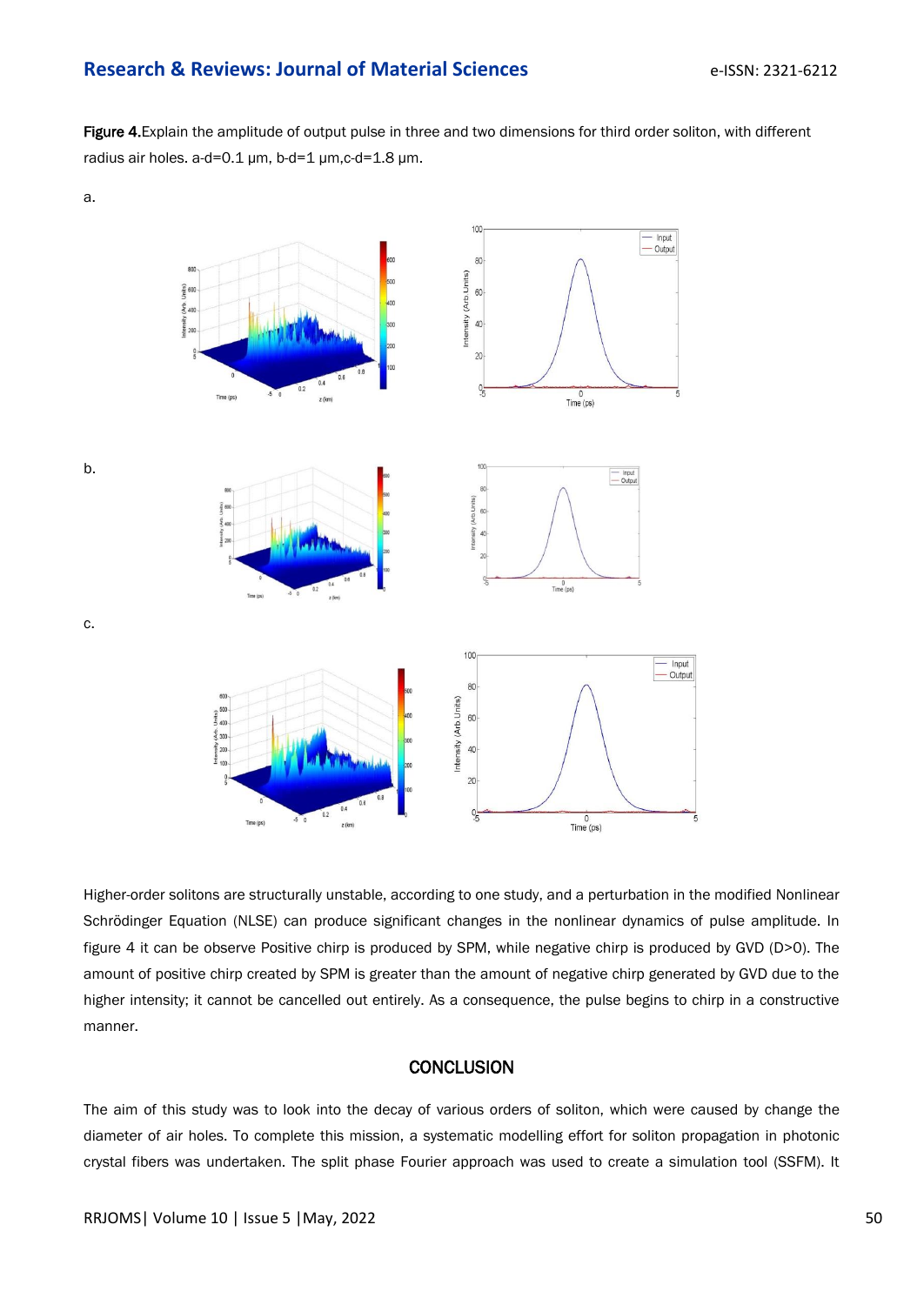turns out that when soliton is in the first order, there is an inversion occur in the form of solitone, as well as a decrease in pulse intensity as the diameter of the air holes increases (d=0.1,1,1.8) um.

In the case of second-order solitone, distortions appear when the diameter of air holes are (d=0.1 and 1) um, but the contours of the pulses appear with decrease and regularity of the pulse of the output when d=1.8um.

When the diameter of the air holes a change in the case of the third-order solitone in the super continuum generation phenomenon is clear as well as the chirps is evident as the diameter of the air holes increases and the intensity level of the pulse decreases. The main properties of this study are useful for nonlinear microscopy and spectroscopy applications.

## **REFERENCES**

- 1. Kumbirayi N, et al. Design of a photonic crystal fiber for optical communications application. Sci Afr. 2020;9:1- 9.
- 2. Anand N, et al. [Design and analysis of a non-linear, low confinement loss photonic crystal fiber with liquid](https://ieeexplore.ieee.org/abstract/document/6648823)  [crystal and air-filled holes.](https://ieeexplore.ieee.org/abstract/document/6648823) IEEE J. 2013;6:36-39.
- 3. Liu Y, et al. [BA novel hybrid photonic crystal dispersion compensating fiber with multiple windows.](https://www.sciencedirect.com/science/article/abs/pii/S0030399212001338) Opt Laser Technol. 2012;44:2076-2079.
- 4. Mohamed Nizar S, et al. [Comparison of different photonic crystal fiber structure. A Review.](https://iopscience.iop.org/article/10.1088/1742-6596/1717/1/012048/meta) J Physics: Conference Series. 2021;012048:1-7.
- 5. Kudlinski A, et al. Zero-dispersion wavelength decreasing photonic crystal fibers for ultravio-let-extended supercontinuum generation. Opt Express. 2006;14:5715–5722.
- 6. Pakarzadeh H. Parametric amplification in tapered photonic crystal fibers with longitudinally decreasing zero[dispersion wavelength.](https://www.sciencedirect.com/science/article/abs/pii/S0030402615011018) Optik-Int J Light and Electron Optics. 2015;126:5509-5512.
- 7. Pakarzadeh H, et al. [Modeling of dispersion and nonlinear characteristics of tapered photonic crystal fibers for](https://www.tandfonline.com/doi/abs/10.1080/09500340.2015.1071886)  applications in nonlinear optics. J Mod Opt. 2016;126:151-158
- 8. Mussot A, et al. 20 THz-bandwidth continuous-wave fiber optical parametric amplifier operating at 1 μm using a dispersion-stabilized photonic crystal fiber. Opt Ex-press. 2012; 20:28906-28911.
- 9. Ademgil H, et al. Highly birefringent photonic crystal fibers with ultra-low chromatic dispersion and low confinement losses. IEEE J Lightwave Technol. 2008;4:441-448.
- 10. Lee JH, et al. [A holey fiber-based nonlinear thresholding device for optical](https://ieeexplore.ieee.org/abstract/document/1003123) CDMA receiver performance [enhancement.](https://ieeexplore.ieee.org/abstract/document/1003123) IEEE Photonics Technol Lett. 2002;14:876–878.
- 11. Zsigri B. Photonic crystal fibers as the transmission medium for future optical communication systems. Techn Univ of Denmark. 2006.
- 12. Kaur A, et al. Photonic crystal fiber: Developments and applications. Int J Eng Sci. 2016;17:439-445.
- 13. Birks TA, et al. Endlessly single-mode photonic crystal fiber. Optics Letters. 1997;22:961-963.
- 14. Kawsar A, et al. [Design and optimization of photonic crystal fiber based sensor for gas condensate and air](https://link.springer.com/article/10.1007/s13320-017-0404-6)  [pollution monitoring.](https://link.springer.com/article/10.1007/s13320-017-0404-6) Photonic Sensors. 2017;7:234-245.
- 15. Jin J. Finite-element methods for electromagnetics; 2nd ed. John Wiley and Sons. 2016.
- 16. Paschotta R. Field guide to laser pulse generation. SPIE. 2008;14:132.
- 17. Grelu P, et al. Dissipative solitons for mode-locked lasers. Nature Photon. 2012;6:84-92.